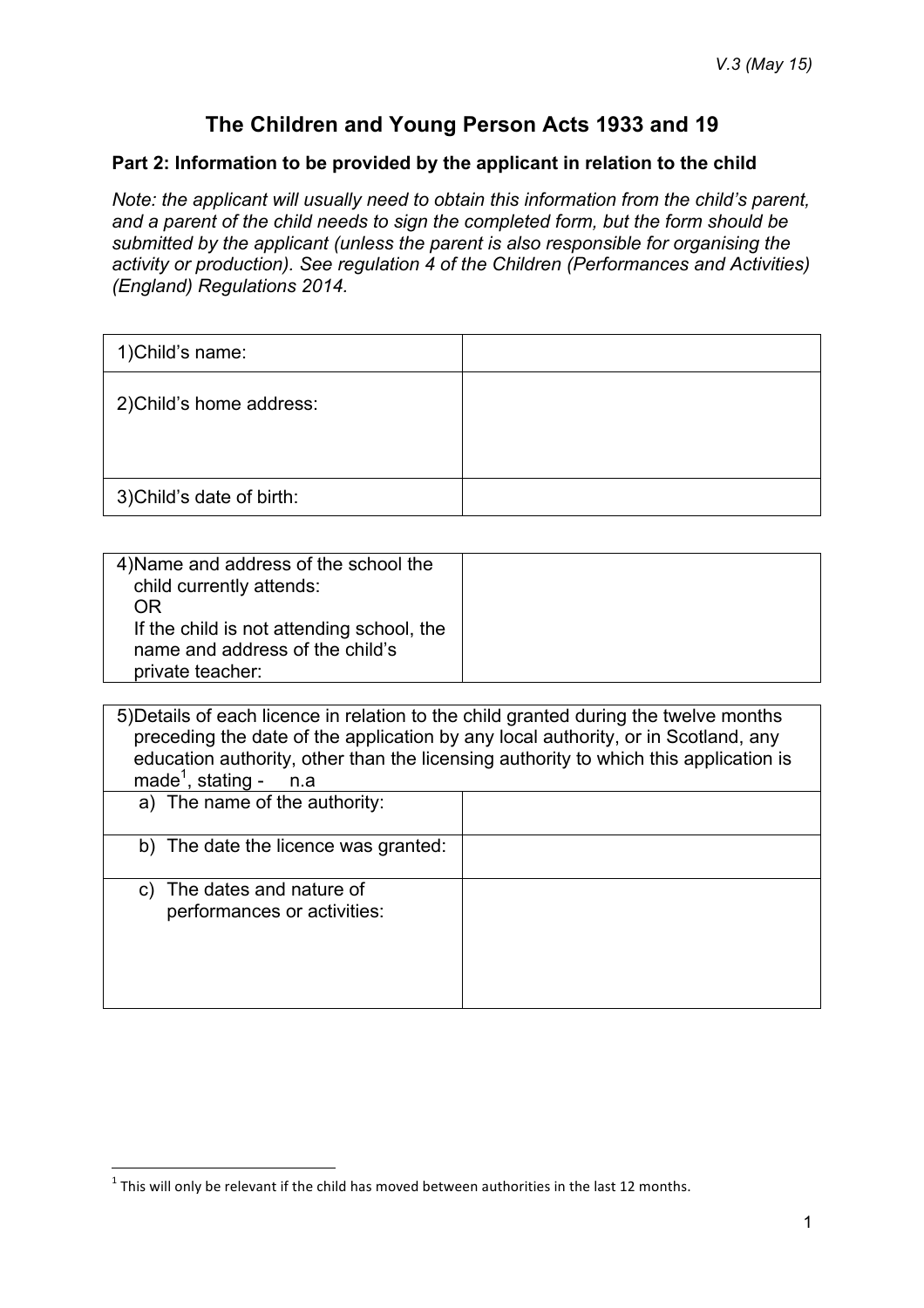| 6) Details of each application in relation to the child for a licence refused by any |  |
|--------------------------------------------------------------------------------------|--|
| other authority in the last 12 months, other than the licensing authority to which   |  |
| this application is made, stating -                                                  |  |
| a) The name of the local authority or                                                |  |
| education authority:                                                                 |  |
| b) The reasons (if known) for the                                                    |  |
| refusal to grant a licence:                                                          |  |

| 7) Details of any performances for which a licence was not required <sup>2</sup> in which the<br>child took part during the previous 12 months, stating - |  |
|-----------------------------------------------------------------------------------------------------------------------------------------------------------|--|
| a) The date of the performance:                                                                                                                           |  |
| b) The number of days of                                                                                                                                  |  |
| performance:                                                                                                                                              |  |
| c) The title of the performance:                                                                                                                          |  |
| d) The name and address of the<br>person responsible for the<br>production:                                                                               |  |

| 8) Dates (if any) on which the child has |  |
|------------------------------------------|--|
| been absent from school during the       |  |
| twelve months preceding the date of      |  |
| the application by reason of taking      |  |
| part in a performance or activity:       |  |

| 9) Amount of any monies earned by the |  |
|---------------------------------------|--|
| child during the last twelve months,  |  |
| stating whether the monies earned     |  |
| were in respect of performances or    |  |
| activities for which a licence was    |  |
| granted or a performance for which a  |  |
| licence was not required:             |  |

<u> 1989 - Johann Barn, mars ann an t-Amhain an t-Amhain an t-Amhain an t-Amhain an t-Amhain an t-Amhain an t-Amh</u>

 $^2$  By virtue of section 37(3) of the Children and Young Persons Act 1963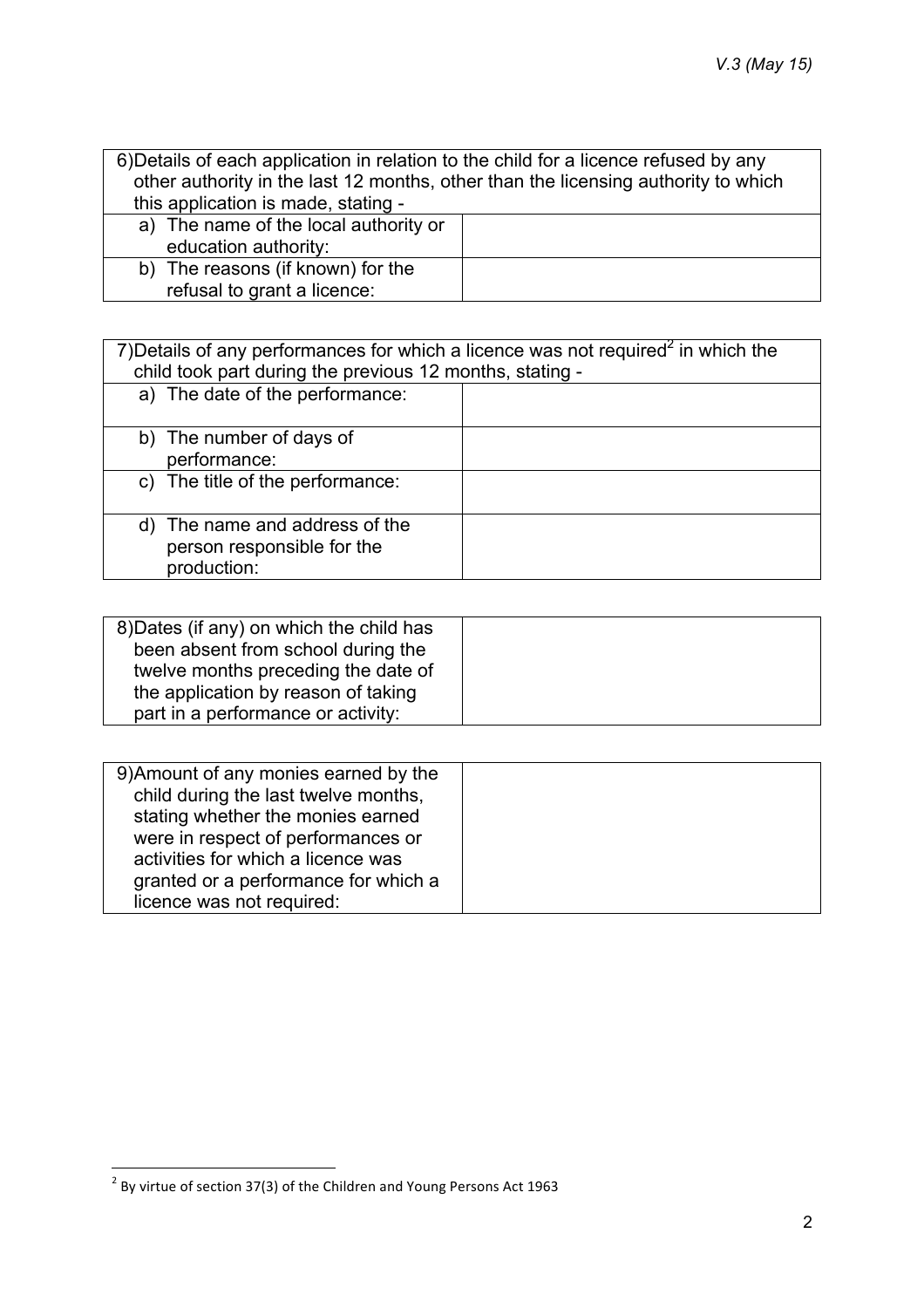## **Medical declaration to be completed by child's parent**

| Does your child have:                                                                 | If yes please provide details including any treatment or |
|---------------------------------------------------------------------------------------|----------------------------------------------------------|
| (answer yes or no)<br>Asthma                                                          | medication:                                              |
|                                                                                       |                                                          |
| Any allergies                                                                         |                                                          |
| Any skin conditions                                                                   |                                                          |
| Hearing impairment                                                                    |                                                          |
| Visual impairment                                                                     |                                                          |
| Any learning disability                                                               |                                                          |
| Any physical disability                                                               |                                                          |
| Any medical conditions?                                                               |                                                          |
| Taking any regular<br>medication(s)?                                                  |                                                          |
| Been to see or had a<br>referral to a hospital<br>consultant in the last 6<br>months? |                                                          |
| I confirm that I have<br>parental responsibility <sup>3</sup><br>for this child.      | Signature of parent:                                     |
|                                                                                       | <b>Print Name:</b>                                       |
| Postal Address (if<br>different from child)                                           |                                                          |
| <b>Parents Email Address</b>                                                          |                                                          |
| Parents Telephone No.                                                                 |                                                          |
| Date:                                                                                 |                                                          |

### **I certify that to the best of my knowledge the details in this application are correct. I hereby apply for a licence under section 37 of the Children and Young Persons Act 1963:**

| <b>Signature of applicant:</b><br>(To be signed by person<br>named on page 1) |  |
|-------------------------------------------------------------------------------|--|
| Date:                                                                         |  |

<u> 1989 - Johann Barn, mars ann an t-Amhain an t-Amhain an t-Amhain an t-Amhain an t-Amhain an t-Amhain an t-Amh</u>

 $3$  As defined within section 3 of the Children Act 1989, 'parental responsibility' means all of the rights, duties, powers, responsibilities and authority which by law a parent of a child has in relation to the child and his property.